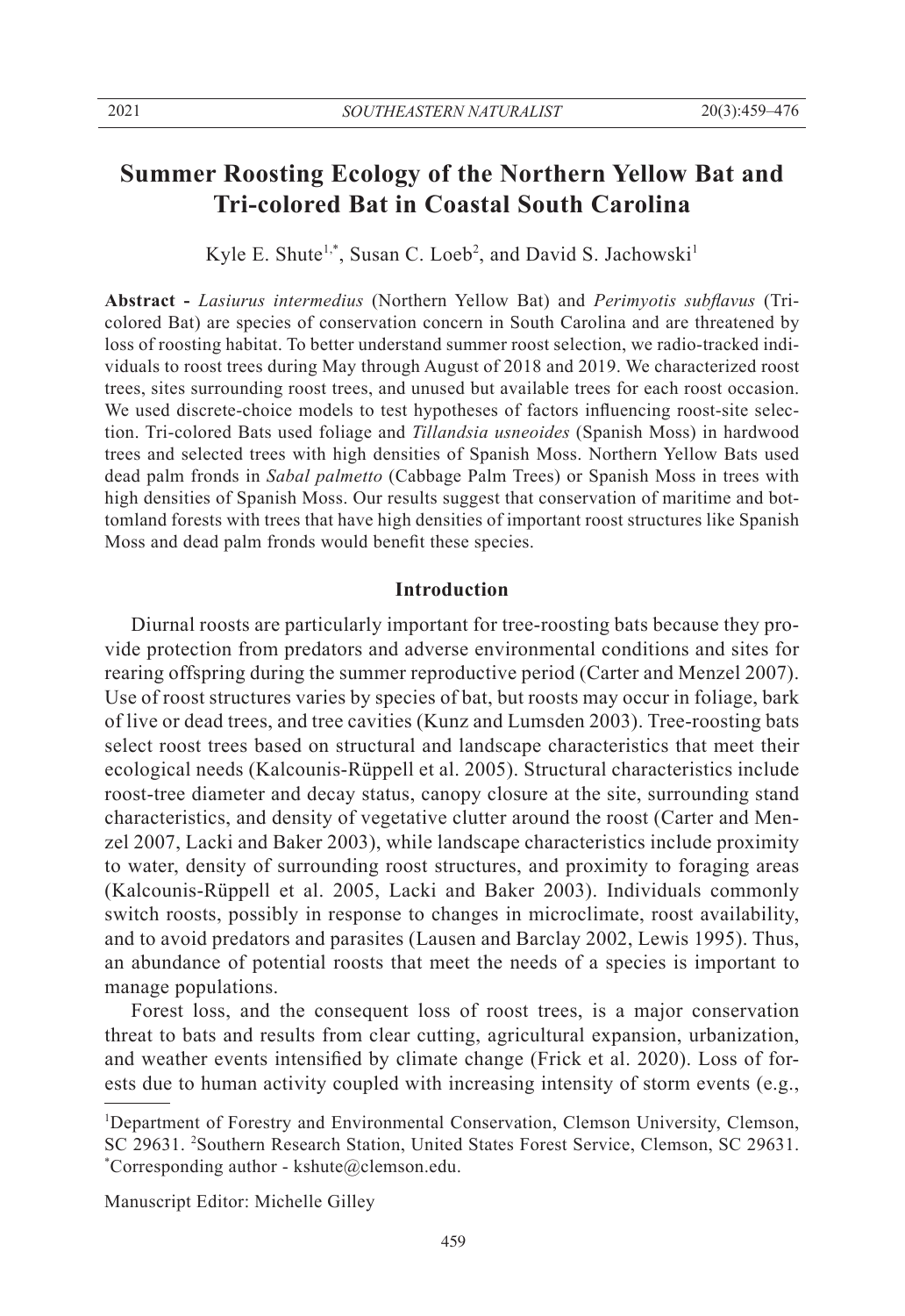hurricanes) due to climate change (Knutson et al. 2015, Ting et al. 2019) will likely result in an increased loss of roost trees. Loss of forests due to disturbances results in a matrix of varying quality in availability of habitat, separating animals from resources and in some cases leading to direct mortality (McKinney 2008, Russell et al. 2009). Loss of available tree cover also reduces the number of potential roosts that meet the needs of individual bat species, disproportionately impacting habitat specialists that rely on specific roost structures and leading to changes in roost selection (Loeb 2017). Changes in selectivity may cause bats to use suboptimal roosts, potentially leading to decreased fitness, increased exposure to predators, and increased energy expenditure (Chaverri and Kunz 2011, Vlaschenko et al. 2019). The southeastern US in particular is threatened by forest loss due to human disturbance as it is projected to have one of the largest urban expansions in the country (Terando et al. 2014). Given the cascading effects of potential roost loss, southeastern bat species are at risk of losing critical habitat in the region.

 *Lasiurus intermedius* H. Allen (Northern Yellow Bat) and *Perimyotis subflavus* (F. Cuvier) (Tri-colored Bat) are both species of special concern that occur in the Coastal Plain of the southeastern United States. Tri-colored Bats are foliage roosters during summer, roosting in dead hardwood leaves, pine needles, and *Tillandsia usneoides* (L.) L. (Spanish Moss; Menzel et al. 1999, O'Keefe et al. 2009, Perry and Thill 2007, Veilleux et al. 2003). In Nova Scotia, individuals select trees and sites with higher densities of the non-tree foliage structure *Usnea trichodea* Ach. (Beard Lichen; Poissant et al. 2010). Information on the roosting ecology of the Tri-colored Bat in the southeastern Coastal Plain is limited, with only 1 published account of roost use by 1 individual (Menzel et al. 1999). The Tri-colored Bat has also experienced declines in populations due to white-nose syndrome, a disease caused by the fungus *Pseudogymnoascus destructans* (Blehert and Gargas) Minnis & D.L. Lindner. These declines have resulted in a proposal for listing of the species under the Endangered Species Act (USFWS 2017). However, white-nose syndrome is not present in the Coastal Plain, and thus, this area may serve as a refugium for the species.

 The Northern Yellow Bat is relatively understudied throughout its range, with few studies documenting roost use (Coleman et al. 2012, Constantine 1958, Hutchinson 2006, Menzel et al. 1999, Socci et al. 2017). Northern Yellow Bats are associated with coastal maritime forests and roost in dead *Sabal palmetto* (Walter) Lodd. ex Schult. & Schult. f. (Cabbage Palm) fronds and Spanish Moss in the canopy of mixed hardwood trees such as *Quercus* spp. (oak) and *Nyssa* spp. (tupelo) (Castleberry et al. 2020, Coleman et al. 2012, Menzel et al. 1999, Socci et al. 2017). Castleberry et al. (2020), who conducted the only published study on roost selection for this species, found that male Northern Yellow Bats select roosts in large trees with low surrounding clutter, as well as sites that are close to freshwater.

 Because Tri-colored Bats and Northern Yellow Bats face habitat-conservation threats in the Coastal Plain, retention of important summer-roost habitat that facilitates survival and rearing of young is crucial to their persistence on the landscape. Thus, understanding summer-roost selection of these 2 species is important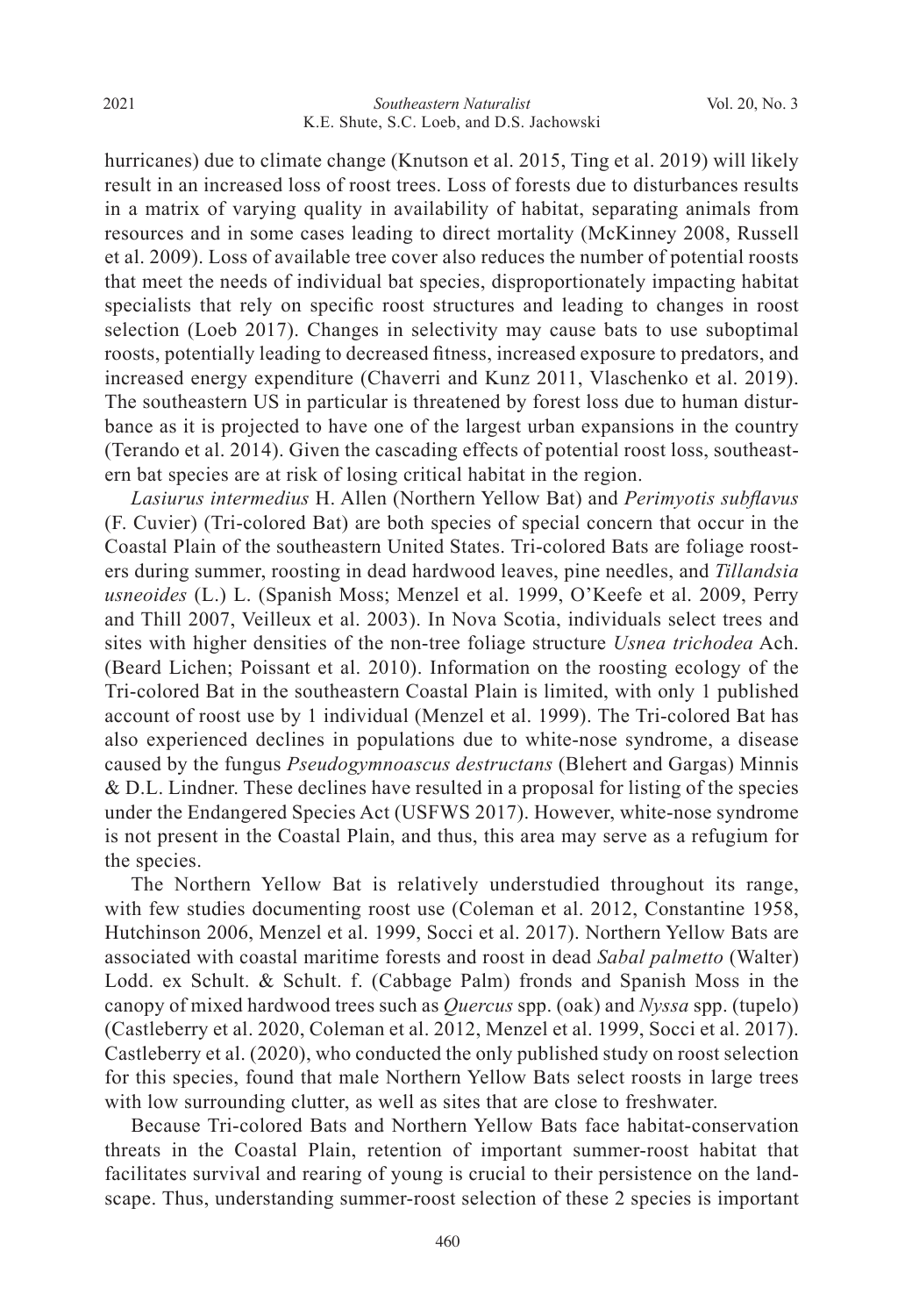for conservation and management. Our objective was to determine summer-roost selection at the home-range scale for both species in coastal South Carolina. We hypothesized that roost selection would vary for these 2 species of bats but would be influenced by similar covariates associated with individual tree characteristics such as roost availability, tree permanence, and protection from environmental conditions. Additionally, we hypothesized that roost selection would be influenced by covariates associated with the forest stands and surrounding landscape including ease of movement around the roost, surrounding forest-cover type (e.g., maritime forest, bottomland forest), landscape characteristics, and anthropogenic disturbance (Tables 1, 2).

 Our first set of hypotheses related to characteristics of individual roost trees. We predicted Tri-colored Bats would select oaks (Menzel et al. 1999, Veilleux et al. 2003) and Northern Yellow Bats would select oaks and palm trees (Castleberry et al. 2020, Menzel et al. 1999). We also predicted that roost trees selected by Tri-colored Bats and Northern Yellow Bats would have high densities of potential roosting structures such as Spanish Moss and dead palm fronds (Castleberry et al. 2020, Poissant et al. 2010). Because of the importance of roosts in providing protection from the wind and rain, we predicted that both species would select live roost trees that were subdominant to the canopy for protection from wind and rain,

| Model                                           | Model Makeup                                                                                                                | Citation                                                                                        |
|-------------------------------------------------|-----------------------------------------------------------------------------------------------------------------------------|-------------------------------------------------------------------------------------------------|
| Roost-structure availability                    | Roost tree category<br>Spanish moss density                                                                                 | Veilleux et al. 2003<br>Menzel et al. 1999                                                      |
| Forest type                                     | Forest type                                                                                                                 | Perry et al. 2008                                                                               |
| Tree permanence and environmental<br>protection | Tree dominance<br>Roost tree dbh<br>Distance to nearest taller tree<br>Canopy closure                                       | Veilleux et al. 2003<br>Castleberry et al. 2020<br>Veilleux et al. 2003<br>Perry and Thill 2007 |
| Movement ability                                | Midstory stem density<br>Overstory basal area<br>Overstory stem density                                                     | Veilleux et al. 2003<br>Perry and Thill 2007<br>Perry and Thill 2007                            |
| Landscape resources                             | Distance to freshwater<br>Distance to edge                                                                                  | Veilleux et al. 2004<br>O'Keefe et al. 2009                                                     |
| Anthropogenic disturbance                       | Distance to residential cover<br>Distance to roads                                                                          | Moretto and Francis 2017<br>O'Keefe et al. 2009                                                 |
| Subglobal roost characteristics                 | Combination of models: roost<br>structure availability,<br>thermoregulation and tree<br>permanence, and movement<br>ability |                                                                                                 |
| Subglobal landscape characteristics             | Combination of models:<br>landscape resources and<br>anthropogenic disturbance                                              |                                                                                                 |

Table 1. Additive a priori models, covariates, and citations for Tri-colored Bat summer roost selection at study areas in Bluffton, SC, 2018 and 2019.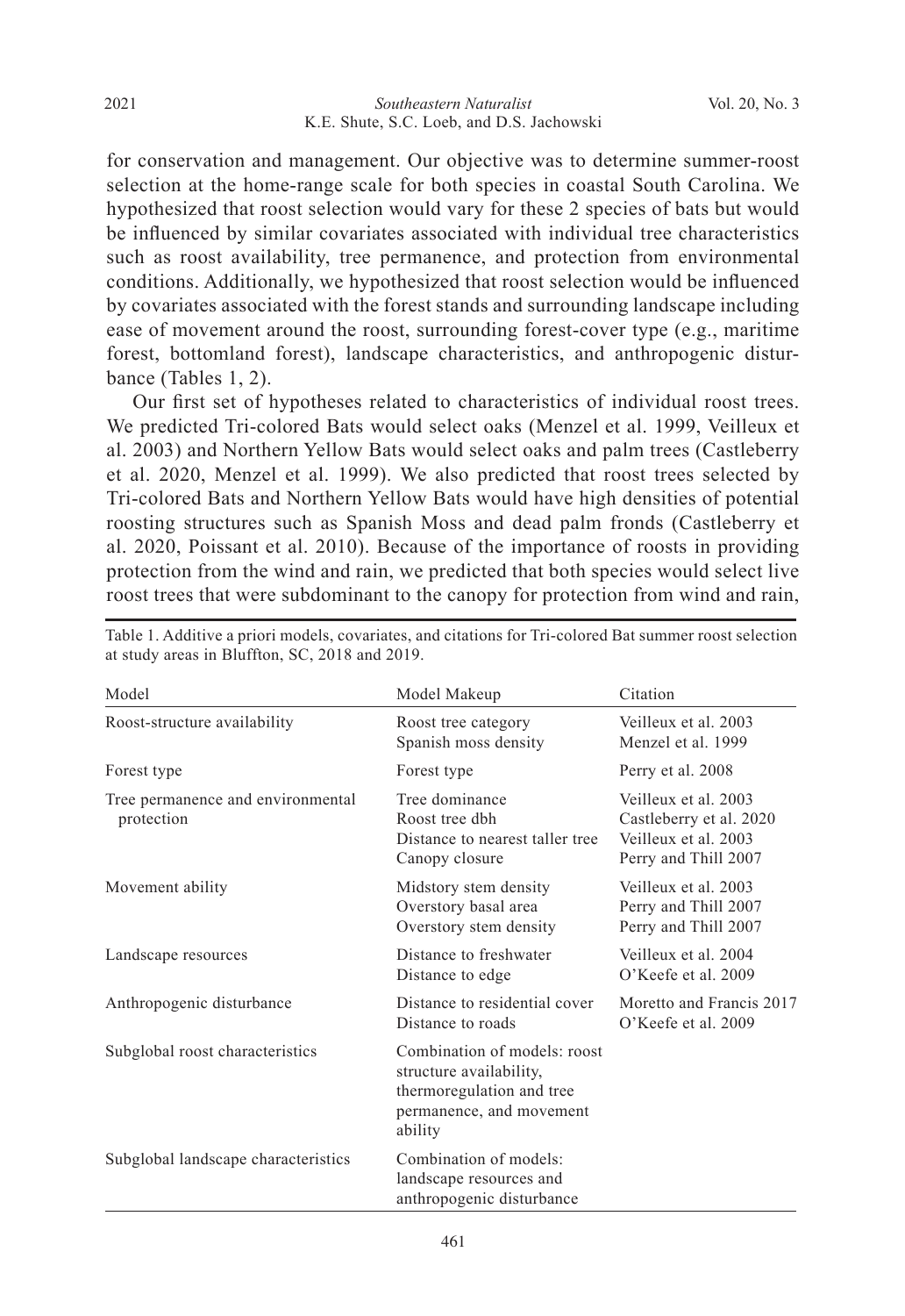but also had less canopy closure to provide solar exposure, easing thermoregulatory costs (Coleman et al. 2012, Perry and Thill 2007).

 Our next hypotheses were based on various characteristics of the surrounding forest stands and landscape. At the plot scale, we predicted that Northern Yellow Bats would select roost trees with low midstory stem density that allowed ease of access when entering and exiting the roost, but that Tri-colored Bats would use trees with high midstory stem density in the surrounding plot because it is a clutter-tolerant species (Castleberry et al. 2020, Perry and Thill 2007). We also predicted that the Northern Yellow Bat and Tri-colored Bat would select trees within maritime forests (Castleberry et al. 2020, Menzel et al. 1999) and that Tri-colored Bats would additionally select trees within bottomland forests (Menzel et al. 1999). Access to resources like food and water that are spread across the landscape are important to both species. Thus, we predicted both would select roosts close to features such as freshwater, foraging areas, and roads for commuting (Castleberry et al. 2020, O'Keefe et al. 2009, Veilleux et al. 2004). Finally, we predicted that Northern Yellow Bats would roost at sites away from human development because of disturbance and fewer potential roosts in such areas (Moretto and Francis 2017). Although Tri-colored Bats use buildings in the prematernity period, once they transition to the maternity season, they shift to tree roosts (Whitaker et al. 2014). This pattern suggests that Tri-colored

| Model                                           | Model Makeup                                                                                                                | Citation                                                                      |
|-------------------------------------------------|-----------------------------------------------------------------------------------------------------------------------------|-------------------------------------------------------------------------------|
| Roost structure availability                    | Roost tree category<br>Roost structure density                                                                              | Castleberry et al. 2020<br>Menzel et al. 1999                                 |
| Forest type                                     | Forest type                                                                                                                 | Castleberry et al. 2020                                                       |
| Tree permanence and environmental<br>Protection | Tree Dominance<br>Roost Tree DBH<br>Canopy Closure                                                                          | Castleberry et al. 2020<br>Coleman et al. 2012<br>Castleberry et al. 2020     |
| Movement ability                                | Midstory stem density<br>Overstory basal area<br>Overstory stem density                                                     | Castleberry et al. 2020<br>Castleberry et al. 2020<br>Coleman et al. 2012     |
| Landscape resources                             | Distance to freshwater<br>Distance to edge<br>Distance to salt marsh                                                        | Castleberry et al. 2020<br>Castleberry et al. 2020<br>Castleberry et al. 2020 |
| Anthropogenic disturbance                       | Distance to residential cover<br>Distance to roads                                                                          | Moretto and Francis 2017<br>Perry et al. 2008                                 |
| Subglobal roost characteristics                 | Combination of models: roost<br>structure availability,<br>thermoregulation and tree<br>permanence, and movement<br>ability |                                                                               |
| Subglobal landscape characteristics             | Combination of models:<br>landscape resources and<br>anthropogenic disturbance                                              |                                                                               |

Table 2. Additive a priori models, covariates, and citations for Northern Yellow Bat summer roost selection at study areas in Bluffton, SC, 2018 and 2019.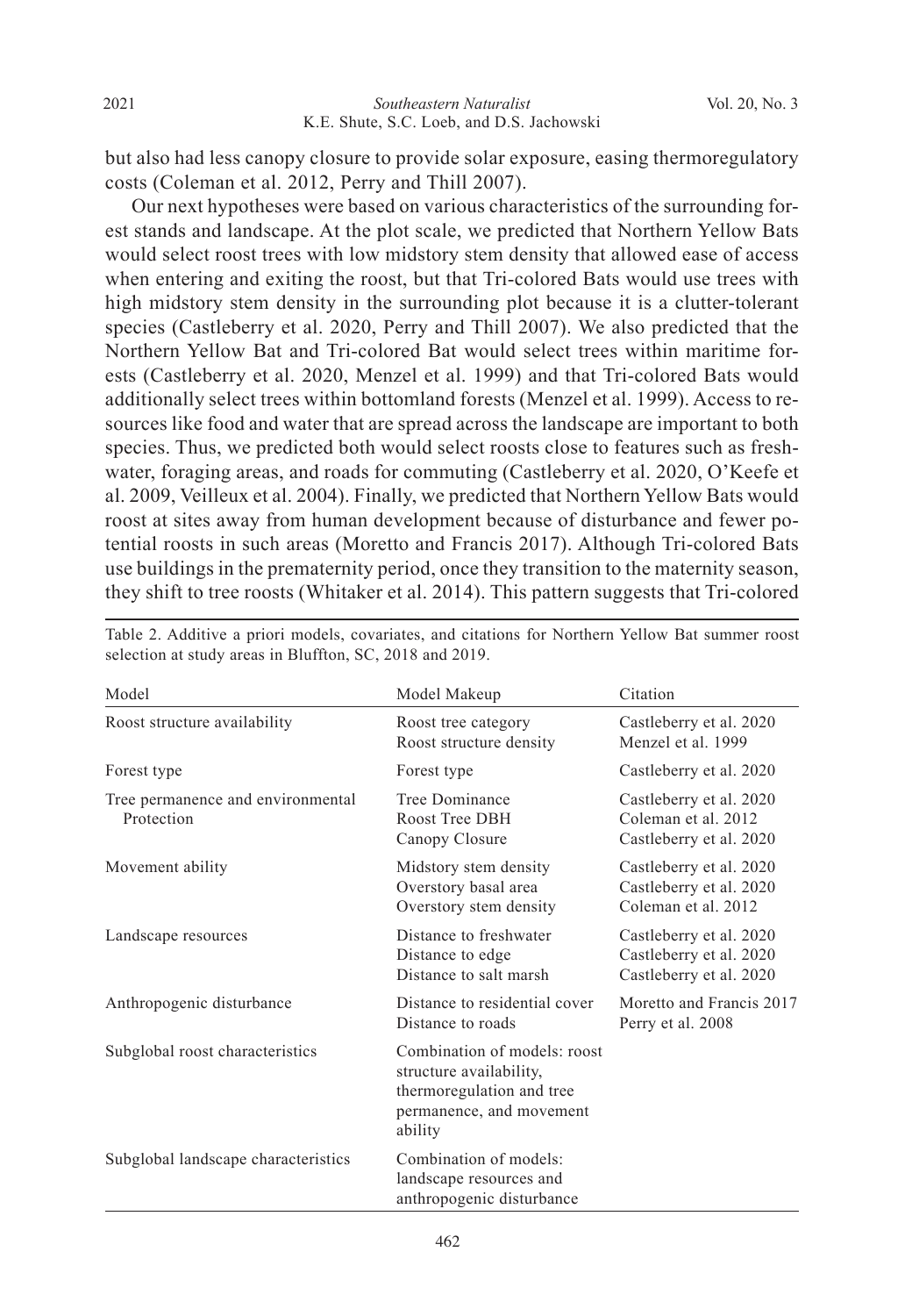bats avoid human disturbance during the pup-rearing period, and we therefore predicted they would also roost away from development. Results of this study will help provide a better understanding of roosting requirements and will inform land managers about critical habitat features for these species.

# **Field- Site Description**

 We conducted this study at 3 sites in the southern Coastal Plain of Beaufort County, SC: Palmetto Bluff, Pickney Island National Wildlife Refuge, and Victoria Bluff Heritage Preserve (Fig. 1). During the survey period (May–August) the average temperature was 26.2  $\degree$ C with an average total precipitation of 52 cm (20-year average; NOAA 2020). Palmetto Bluff (8093 ha) is a multi-use property made up of scattered suburban development, golf courses, maintained fields, freshwater ponds, undeveloped land, and areas under conservation easement (132 ha). Forests were predominantly upland including *Pinus* (pine)-dominated forests, mixed pine– hardwood forests, and maritime forest, with patches of bottomland forest. Victoria Bluff (470 ha) is an undeveloped state heritage preserve bordered by a suburban housing development and salt marsh. Dominant forest types at this site were bottomland hardwood and mixed hardwood–pine forests. Pinckney Island is a National Wildlife Refuge (1640 ha) surrounded entirely by salt marsh and in proximity to



Figure 1. Map of 3 sites where Northern Yellow Bats and Tri-colored Bats were captured and tracked in Bluffton, SC, 2018 and 2019.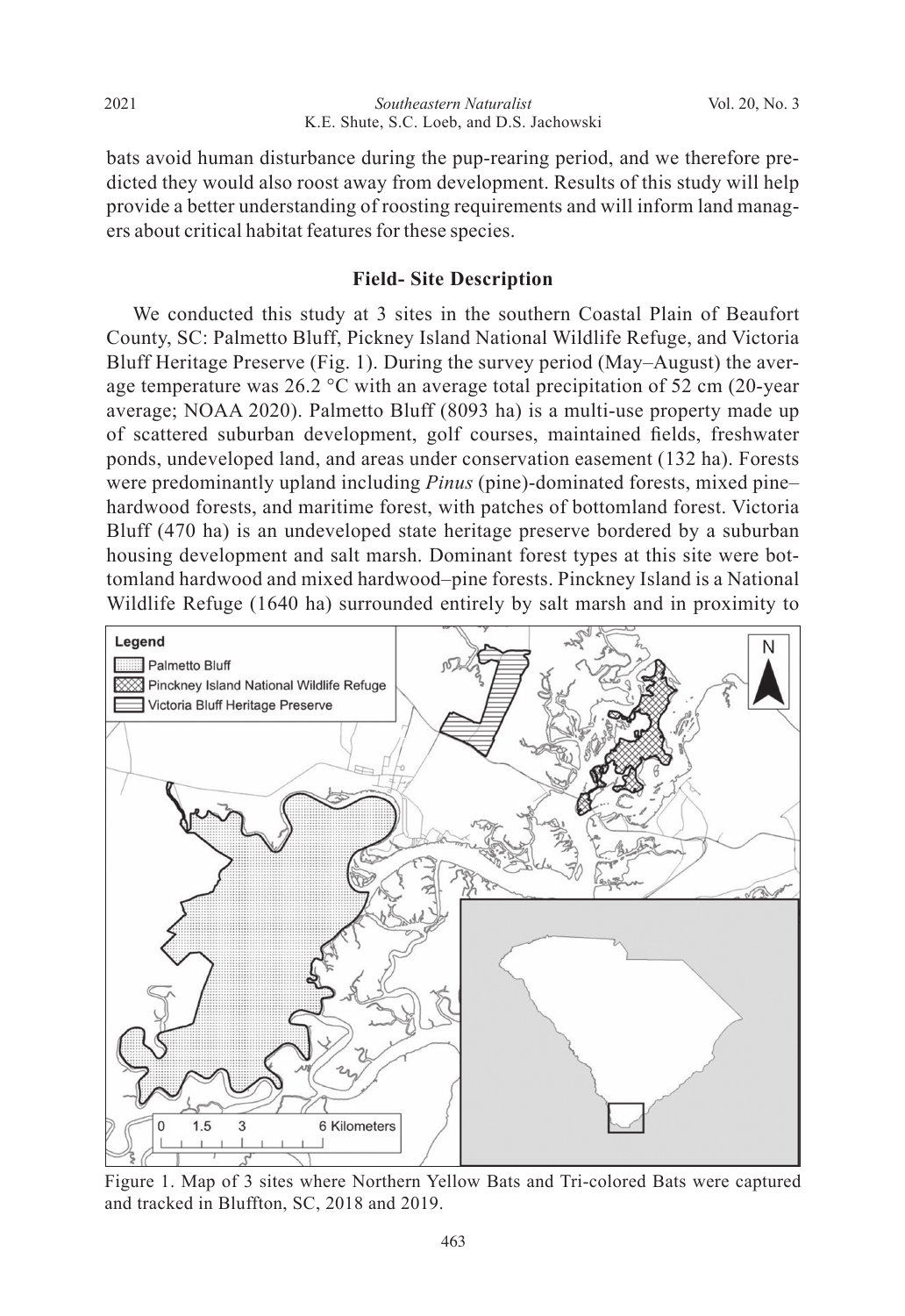suburban development on the adjacent Hilton Head Island. Maritime forests made up most of the forest cover at this site with patches of bottomland forest, fields, and ponds across the island.

## **Methods**

## **Bat capture**

 We captured bats in mist-nets from May to August 2018 and 2019 on Palmetto Bluff, Victoria Bluff Heritage Preserve, and Pinckney Island National Wildlife Refuge. In 2018, we placed triple-high nets along flight corridors including closed-canopy roads, trails, and ephemeral wetlands. In 2019, we used the same triple-high set up and opportunistically placed double-high mist-net sets when possible. We used 38-mm polysester mist-nets that were 6 m, 9 m, or 12 m wide by 2.6 m tall (Avinet Research Supplies, Portland, ME) and selected sites based on previous capture records to increase the probability of capturing the target species. We opened nets 10 minutes after sunset and kept them open for at least 4 hours unless inclement weather prevented netting. We checked nets every 8–10 minutes and recorded species, sex, age class (adult or juvenile based on knuckle joint ossification; Anthony 1988), reproductive condition (Racey 1988), injury, mass, forearm length, and presence of any parasites for each bat captured. We banded all individuals with the exception of bats that appeared highly stressed or injured, and affixed radio transmitters to the interscapular region of Tri-colored Bats during 2019 and Northern Yellow Bats during 2018 and 2019. We used 0.27 g LB-2X 7-day transmitters on Tri-colored Bats and 0.52 g LB-2 21-day transmitters on Northern Yellow Bats (Holohil Systems, Carp, ON, Canada). We trimmed fur and cleaned the area with alcohol, then used surgical adhesive (OSTO-BOND, Montreal Ostomy, Montreal, QC, Canada) to attach the transmitter. Transmitters were ≤5% of bat body mass, and all handling and tagging procedures were conducted in accordance with the American Society of Mammalogists' guidelines (Sikes 2016) and approved by the Clemson University IACUC (#2017-072) and US Forest Service IACUC (#2018-002).

## **Bat tracking**

 On the day following radio-tagging and all subsequent days, we attempted to track individuals to their roost tree using a radio receiver (Trx-2000; Wildlife Materials, Murphysboro, IL) and 3-element, 5-element, and unidirectional antennae. We stopped looking for an individual if we could not detect it for 5 days. If a roost was located on private property, we gained permission from the landowner to access their property. We marked each roost tree and recorded its location using a Trimble GeoExplorer 2008 Series Global Positioning System unit (Trimble, Inc., Sunnyvale, CA) and attempted to visually confirm the roost structure. When we could not visually confirm a roost, we determined the most likely roost tree and conducted emergence surveys, when possible, to locate the roost structure. Although we did not visually confirm the structure on every roost occasion, we only included roost trees that we were confident the bat was in based on radio-telemetry signals.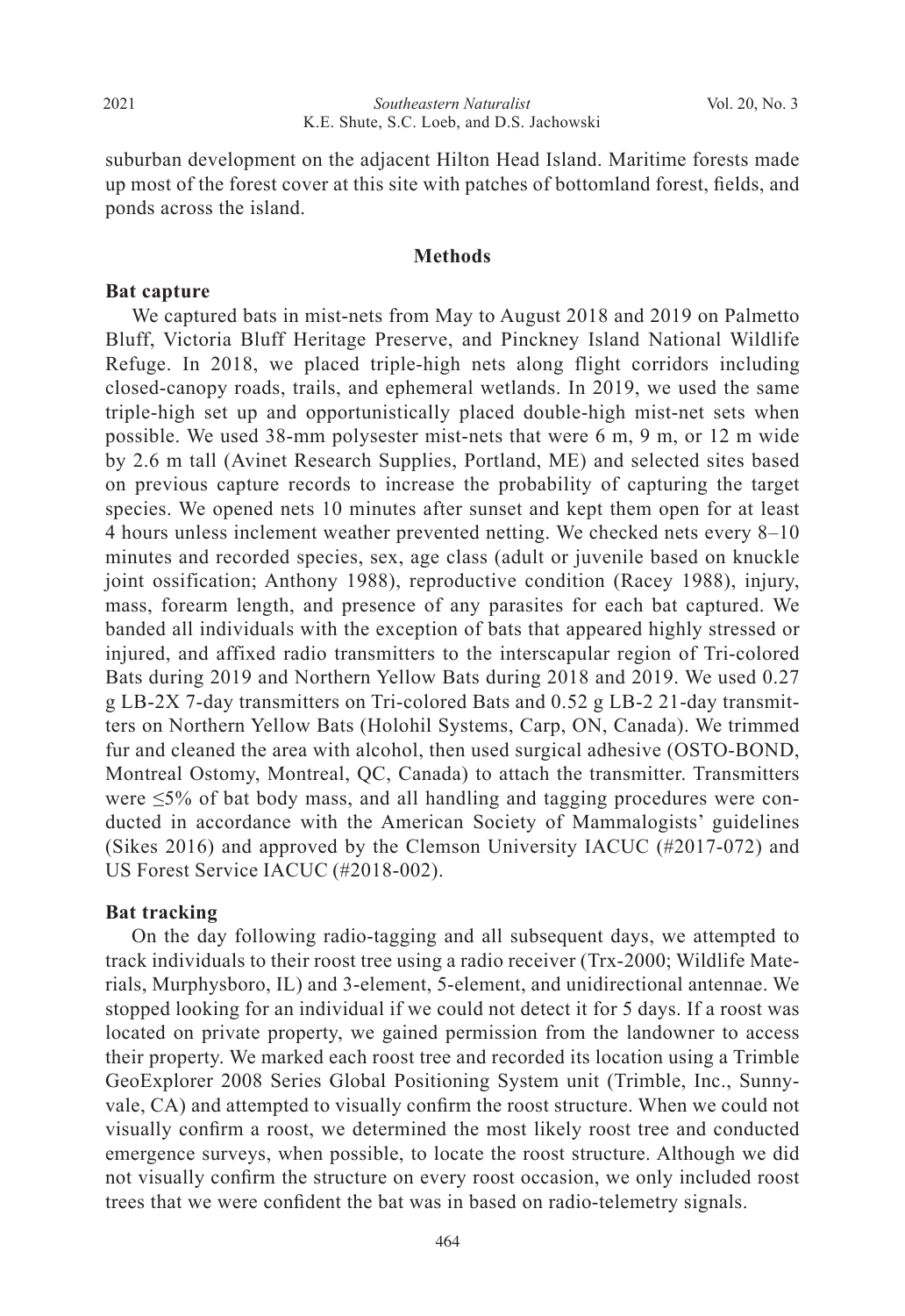# **Tree characterization**

 To characterize roost trees, we identified each roost tree to species, measured the diameter at breast height (DBH), tree height, and determined its canopy position (above or below canopy) (Kalcounis-Rueppell et al. 2005). For analysis, we grouped roost-tree species into categories based on similar structural characteristics (pines, oaks*,* and other for Tri-colored Bats and oaks, Cabbage Palm, and other for Northern Yellow Bats). At each tree, we established a transect along a randomly selected bearing from one edge of the roost-tree canopy to the opposite edge, intersecting the middle of the plot. We measured canopy diameter along this transect and counted number of dead palm fronds on the tree and Spanish Moss clumps that intersected the transect and were estimated to be large enough to conceal a roosting bat based on average size of the target species (Tri-colored Bat: 85.1 mm, Northern Yellow Bat: 126.8 mm; Menzel et al. 2003). We calculated density of roost structures per meter by taking the total number of dead palm fronds or Spanish Moss divided by the diameter of the canopy. To characterize surrounding plot features, we created a 0.05-ha (radius  $= 12.5$  m) circular plot around each roost tree and measured DBH of all trees  $\geq 10$  cm DBH and identified each to genus. Additionally, we measured canopy closure at the roost tree and 6 m from the tree in each cardinal direction using a spherical densiometer (Model-A; Forest Densiometers, Forestry Suppliers Inc., Jackson, MS) and averaged these to obtain a canopy-closure value for the plot. We also measured distance to nearest tree and distance to nearest tree taller than the roost tree (Kalcounis-Rüppell et al. 2005). To characterize midstory stem density, we established a 25-m transect through the plot center along the same randomly selected bearing as used to quantify Spanish Moss and counted all stems ≥4 cm DBH and <10 cm DBH within 1 m of either side of the transect. We used ArcMap (10.5.1) to calculate distance between subsequent roosts, distance to the nearest freshwater pond, distance to the nearest road (paved or unpaved), distance to salt marsh, distance to forest edge, distance to residential area, and forest cover type based on the SCGAP raster (SCDNR 2001). Even though this is an older database, we used it because, when checked with actual forest characteristics, it more accurately classified observed land-cover types compared to other databases. Specifically, it provided more accurate representation of forest-stand types that were grouped together or merged into 1 type in larger databases like the National Land Cover Database.

#### **Defining availability**

 In order to assess availability and compare it to use, we used ArcMap to create a buffer around each roost tree with a radius equal to either the farthest distance an individual of the species moved between roosts or from the capture site to first roost tree, whichever was greater (Northern Yellow Bat radius = 1.08 km and Tri-colored Bat radius  $= 4.25$  km). This method gave us an estimate of the area potentially available to a bat during nightly movement. We took this approach because of limited information on home-range size or nightly movements of these species in this region. Within each buffer, we generated 10 random points using the ArcMap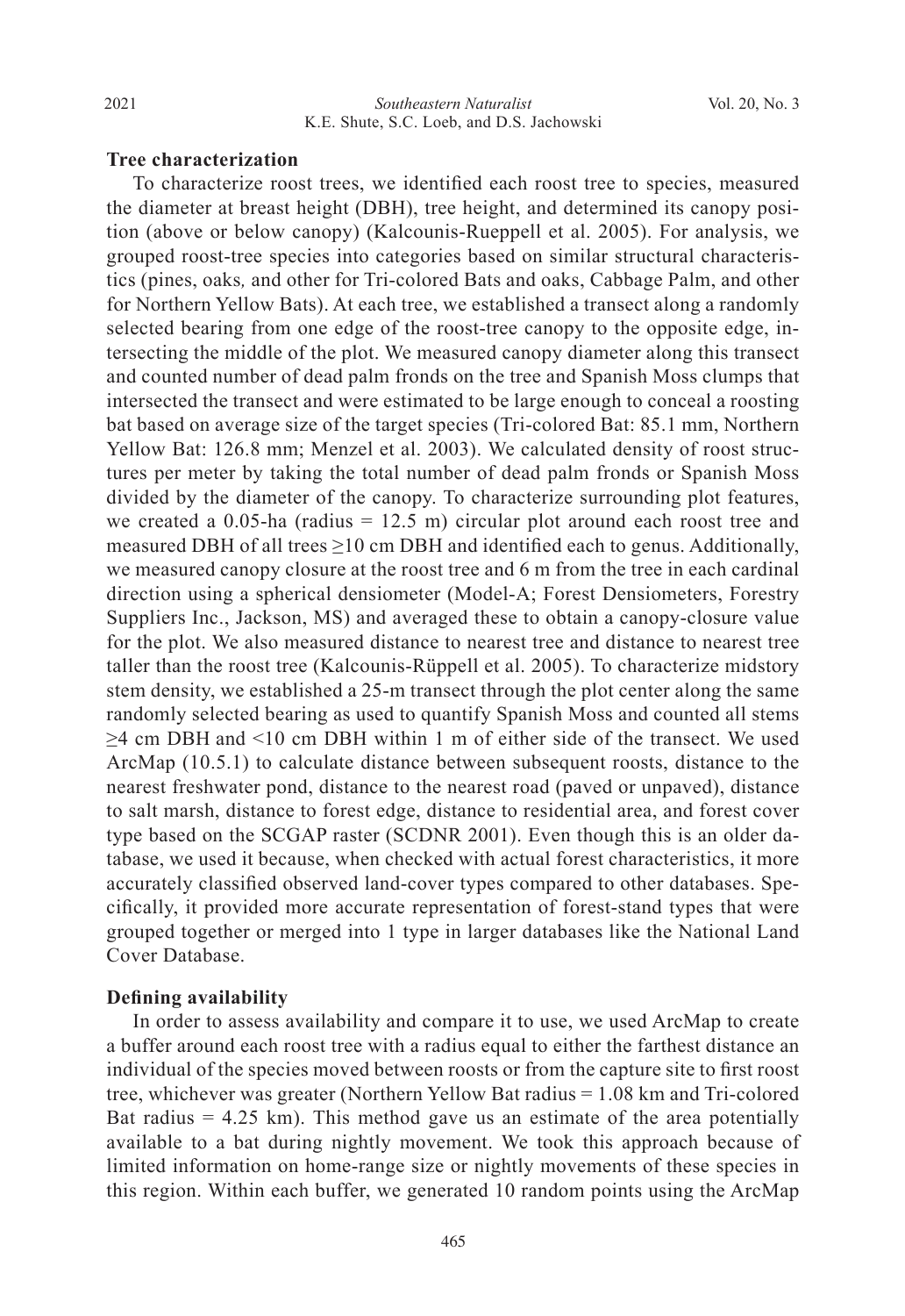extension Alaska Pak version 3.0.0 (NPS 2010). For each roosting occasion (i.e., day that a bat used a tree), we selected 2 random trees  $(1:2)$ . To select these trees, we randomly ordered the available points and selected the first 2 points. If more than 1 roosting occasion occurred at a tree, we progressively selected 2 random points until we had chosen enough available trees for the number of roosting occasions. When random points fell in salt marshes or ponds where there were no trees, we removed the point and used the next one. At each selected random point, we searched for the closest available tree to the point (usually within 10 m) and collected all habitat measurements outlined above for the used roost tree. For Northern Yellow Bats, we defined available trees as (1) live broadleaved hardwood trees  $\geq$ 10 cm DBH that possessed at least 1 clump of Spanish Moss, and (2) live cabbage palm trees  $\geq 6$  m in height that possessed at least 1 dead frond. For Tri-colored Bats, we defined available trees as (1) live hardwood trees  $\geq 10$  cm DBH that possessed Spanish Moss, and (2) live pine trees  $\geq 10$  cm DBH that possessed Spanish Moss or dead clusters of leaves. If a random tree did not meet these criteria, we did not include it as available and instead selected the next nearest tree to evaluate. We based these criteria for available trees on previous literature (Castleberry et al. 2020, Coleman et al. 2012, Menzel et al. 1999, Socci et al. 2017, Veilleaux et al. 2003) and observed use at our study area.

#### **Analysis**

 From potentially important factors mentioned in previous literature, we developed 6 additive a priori models based on roost availability, forest cover type, tree permanence and protection from environmental conditions, movement ability around the roost, surrounding landscape resources, and anthropogenic disturbance to assess roost selection by Tri-colored Bats (Table 1) and Northern Yellow Bats (Table 2). We also fit a sub-global roost-characteristics model and sub-global landscape-characteristics model for both species, as global models were overparameterized and did not converge. We scaled all continuous covariates prior to analysis and screened for correlation. To analyze our data, we used discrete-choice models in R package 'mlogit' (Version 1.1-1; Croissant 2019) where response variables were choice sets made up of 1 used tree and 2 available trees for each choice event. We ranked models using Akaike's information criterion corrected for small sample size  $(AIC<sub>c</sub>)$  to assess relative support for our models and to account for the small sample size of our study. We defined the confidence set of top models as those with  $\Delta AIC_c \leq 4$ , and only discuss those models because models have considerably less support at higher ΔAIC<sub>c</sub> values (Burnham and Anderson 2002). We defined important covariates by 85% confidence intervals that did not overlap zero (Arnold 2010). Following this step, we used our top model for each species to conduct 10 fold cross validation using 80% of our data to train the model and the remaining 20% to test the model (Boyce et al. 2002). We present the proportion of test-data choice sets for which the model correctly identified the used tree, where 1.0 indicates perfect performance of the model and 0.50 indicates that the model performed no better than random. We used Program R (Version 3.6.2; https://www.R-project. org) for all analyses and present descriptive statistics as mean  $\pm$  SD.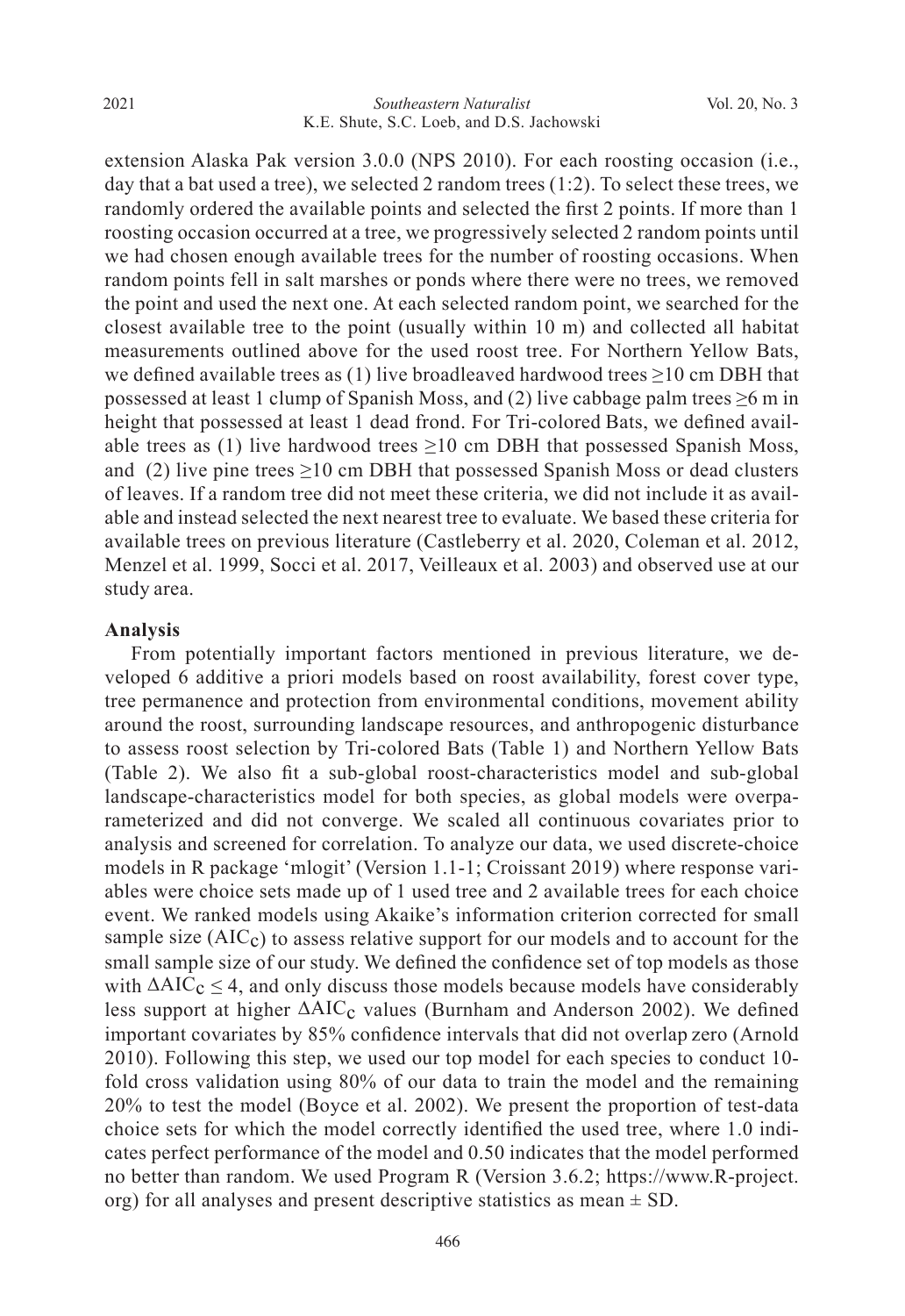#### **Results**

We mist-netted 32 nights in 2018 and 26 nights in 2019. In 2018, we captured 170 bats: 46 Tri-colored Bats*,* 41 *Nycticeius humeralis* (Rafinesque) (Evening Bat)*,*  39 *Lasiurus seminolus* (Rhoads) (Seminole Bat)*,* 29 *Eptesicus fuscus* (Palisot de Beauvois) (Big Brown Bat)*,* 8 *L. borealis* (Müller) (Eastern Red Bat)*,* 5 *Myotis austroriparius* (Rhoads) (Southeastern Myotis)*,* 1 *M. septentrionalis* (Trouessart) (Northern Long-eared Bat), and 1 Northern Yellow Bat*.* In 2019, we captured 151 bats: 36 Tri-colored Bats*,* 35 Evening Bats*,* 32 Seminole Bats*,* 32 Big Brown Bats*,*  6 Eastern Red Bats*,* 5 Northern Yellow Bats, 3 Northern Long-eared Bats*,* and 2 Southeastern Myotis.

 We radio-tagged and tracked 7 Tri-colored Bats (1 juvenile female, 2 juvenile males, 3 non- reproductive adult females, and 1 adult male) for an average of 4.5  $\pm$  2.5 days (min–max = 1–9). Although we captured the most individuals of this species, we were unable to tag more because they were not added to the research objectives until the second year of the study, and due to limited transmitter availability. Five individuals were captured and tracked at Palmetto Bluff and 2 at Pinckney Island National Wildlife Refuge. We tracked bats to 25 roost trees (3.8  $\pm$  2.3 roost trees per bat, min–max = 1–8). Tri-colored Bats spent 1.3  $\pm$  0.5 days  $(\text{min-max} = 1-3)$  in a roost and average distance between subsequent roosts was  $107 \pm 84$  m (min–max = 6–294 m). All roost trees were live, and species used were *Liquidambar styraciflua* L. (Sweetgum; *n* = 7), *Quercus virginiana* Miller (Southern Live Oak; *n* = 7), *Celtis laevigata* Willdenow (Sugar Hackberry; *n* = 3), *Q. laurifolia* Michaux (Laurel Oak; *n* = 2), *Q. nigra* L. (Water Oak; *n* = 2), *Acer rubrum* L. (Red Maple; *n* = 1), *Magnolia grandiflora* L. (Southern Magnolia; *n* = 1), *M. virginiana* L. (Sweetbay Magnolia; *n* = 1), and *Pinus taeda* L. (Loblolly Pine;  $n = 1$ ). The average Tri-colored Bat roost tree was a relatively large (52.4  $\pm$ 6.7 cm) hardwood tree in hardwood-dominated stands with a high degree of canopy closure (85%; 1.2 times higher than available) (Table 3). Distances to landscape features were highly variable. Compared to roosts, available trees were on average 1.1 times farther from water and residential cover and 1.4 times farther from roads. We visually confirmed use of Spanish Moss and dead foliage roosts for this species and did not find evidence that Tri-colored Bats used roosts other than foliage. Of the 25 roosts, we confirmed that 13 were in Spanish Moss and 2 were in dead foliage, whereas 9 were in unidentified roosts that we presumed were Spanish Moss because of high density of Spanish Moss on the tree and the absence of other apparent roost structures, and 1 roost was in unknown foliage (presumed dead foliage). For all individuals that we visually observed, bats were roosting alone.

 We modeled Tri-colored Bat roost-tree selection from 32 choice sets. The rooststructure–availability model was the top model and carried 94% of model weight (Table 4). Important covariates in this model were pines and Spanish Moss density (Table 5). Relative probability of selection was negatively related to pines and positively related to Spanish Moss density (Fig. 2a). The proportion of test cases where the model correctly identified the true roost was 0.83.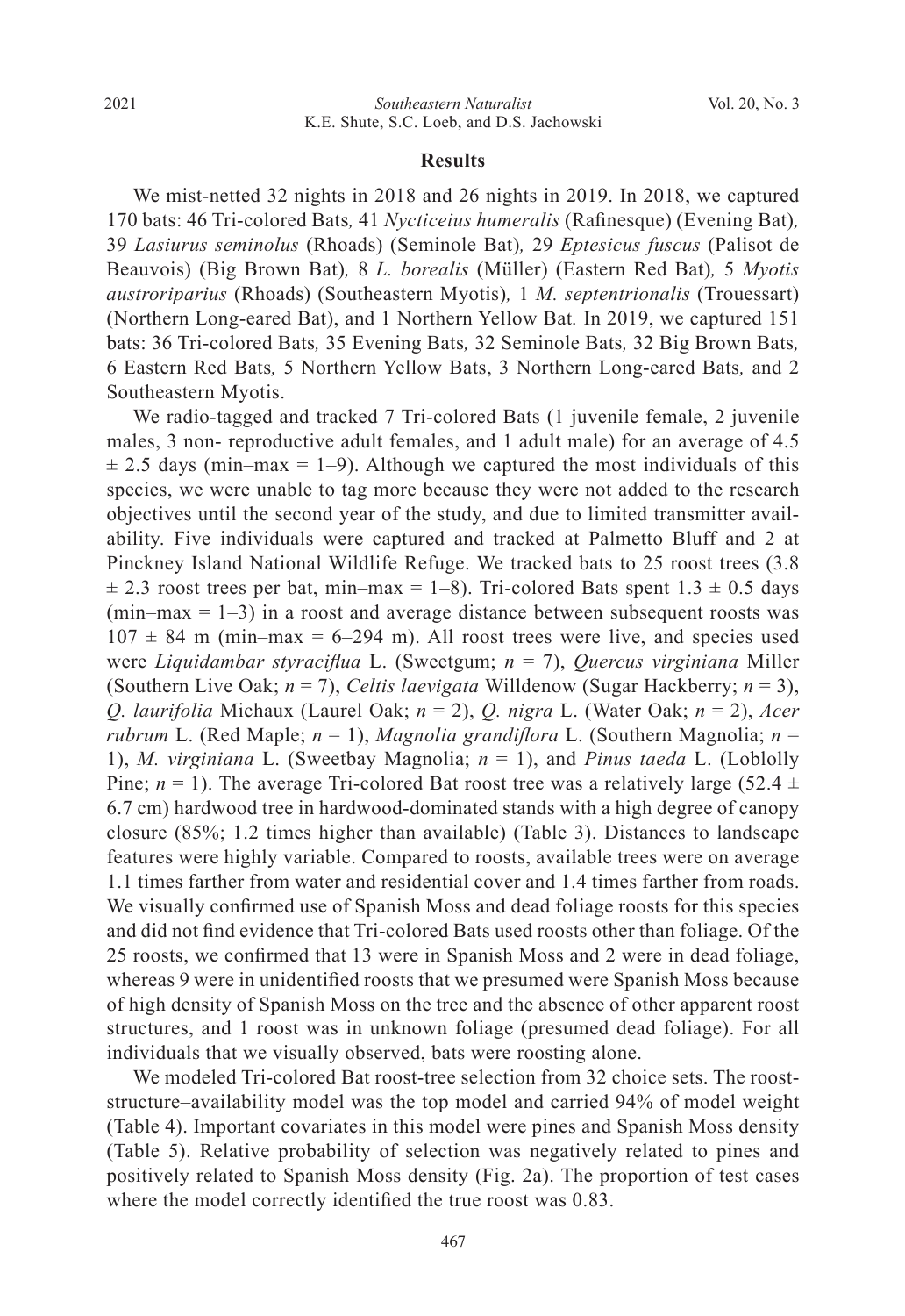|                                               | Tri-colored Bat |           | Northern Yellow Bat |       |  |
|-----------------------------------------------|-----------------|-----------|---------------------|-------|--|
| Covariate                                     | Mean            | <b>SD</b> | Mean                | SD.   |  |
| Tree height (m)                               | 19.3            | 6.7       | 14.3                | 4.8   |  |
| Distance to nearest taller tree               | 5.8             | 3.5       | 5.5                 | 3.1   |  |
| $DBH$ (cm)                                    | 52.4            | 21.3      | 44.8                | 25.1  |  |
| Canopy closure $(\% )$                        | 85              | 8         | 88                  | 7     |  |
| Site basal area $(m2)$                        | 1.8             | 0.7       | 1.8                 | 0.6   |  |
| Overstory stem count $(\# \text{ of stems})$  | 14.4            | 8.2       | 17.7                | 7.7   |  |
| Spanish moss density (structure/m)            | 1.4             | 1.1       | 1.7                 | 1.0   |  |
| Midstory stem density $(\# \text{ of stems})$ | 2.7             | 2.3       | 2.0                 | 1.7   |  |
| Distance to freshwater (m)                    | 475.9           | 243.9     | 282.3               | 230.8 |  |
| Distance to road (m)                          | 135.2           | 94.0      | 246.9               | 167.0 |  |
| Distance to residential cover (m)             | 766.4           | 507.9     | 99.8                | 127.3 |  |
| Distance to salt marsh (m)                    |                 |           | 196.5               | 156.5 |  |
| Distance to hard edge (m)                     | 89.5            | 63.9      | 72.8                | 63.8  |  |
| Proportion pine in surrounding plot           | 0.24            | 0.28      | 0.34                | 0.28  |  |
| Proportion oak in surrounding plot            | 0.43            | 0.33      | 0.34                | 0.28  |  |
| Proportion other in surrounding plot          | 0.33            | 0.22      | 0.22                | 0.24  |  |
| Proportion Cabbage Palm in surrounding plot   |                 |           | 0.10                | 0.24  |  |

Table 3. Mean and standard deviations (SD) of characteristics of summer roost trees used by Tricolored Bats (2019) and Northern Yellow Bats (2018 and 2019) in Bluffton, SC.

Table 4. Discrete choice models, number of parameters (*K*), model Log liklihood, Akaike's information criterion corrected for small sample size (AICc), difference between model AICc and lowest AICc value (∆AICc), model weight, and cumulative model weight of summer roost selection models for Tri-colored Bats (2019) and Northern Yellow Bats (2018 and 2019) in Bluffton, SC.

|                                              |                | Log        |       |       |                                     | Cumulative |
|----------------------------------------------|----------------|------------|-------|-------|-------------------------------------|------------|
| Model                                        | Κ              | Likelihood | AICc  |       | $\triangle$ AIC <sub>c</sub> Weight | weight     |
| Tri-colored Bat                              |                |            |       |       |                                     |            |
| Roost structure availability                 | 3              | $-10.50$   | 27.80 | 0.00  | 0.94                                | 0.94       |
| Roost characteristics sub-global             | 8              | $-6.00$    | 34.30 | 6.50  | 0.03                                | 0.97       |
| Tree permanence and environmental protection | 3              | $-13.90$   | 34.70 | 6.90  | 0.03                                | 1.00       |
| Movement ability                             | 3              | $-24.00$   | 54.90 | 27.10 | 0.00                                | 1.00       |
| Forest type                                  | $\overline{2}$ | $-29.40$   | 63.20 | 35.50 | 0.00                                | 1.00       |
| Anthropogenic disturbance                    | $\overline{2}$ | $-33.10$   | 70.70 | 42.90 | 0.00                                | 1.00       |
| Landscape resources                          | $\overline{2}$ | $-34.80$   | 74.10 | 46.30 | 0.00                                | 1.00       |
| Landscape characteristics sub-global         | 4              | $-32.90$   | 75.20 | 47.50 | 0.00                                | 1.00       |
| Northern Yellow Bat                          |                |            |       |       |                                     |            |
| Roost structure availability                 | 3              | $-14.20$   | 35.10 | 0.00  | 0.93                                | 0.93       |
| Roost characteristics sub-global             | 9              | $-7.90$    | 40.40 | 5.30  | 0.06                                | 0.99       |
| Tree permanence and environmental protection | 3              | $-19.20$   | 45.10 | 10.00 | 0.01                                | 1.00       |
| Movement ability                             | 3              | $-34.10$   | 75.00 | 39.90 | 0.00                                | 1.00       |
| Anthropogenic disturbance                    | $\overline{2}$ | $-35.80$   | 76.00 | 40.90 | 0.00                                | 1.00       |
| Landscape characteristics sub-global         | 5              | $-33.80$   | 79.00 | 44.40 | 0.00                                | 1.00       |
| Landscape resources                          | 3              | $-36.90$   | 80.60 | 45.50 | 0.00                                | 1.00       |
| Forest type                                  | $\overline{2}$ | $-40.30$   | 85.00 | 49.90 | 0.00                                | 1.00       |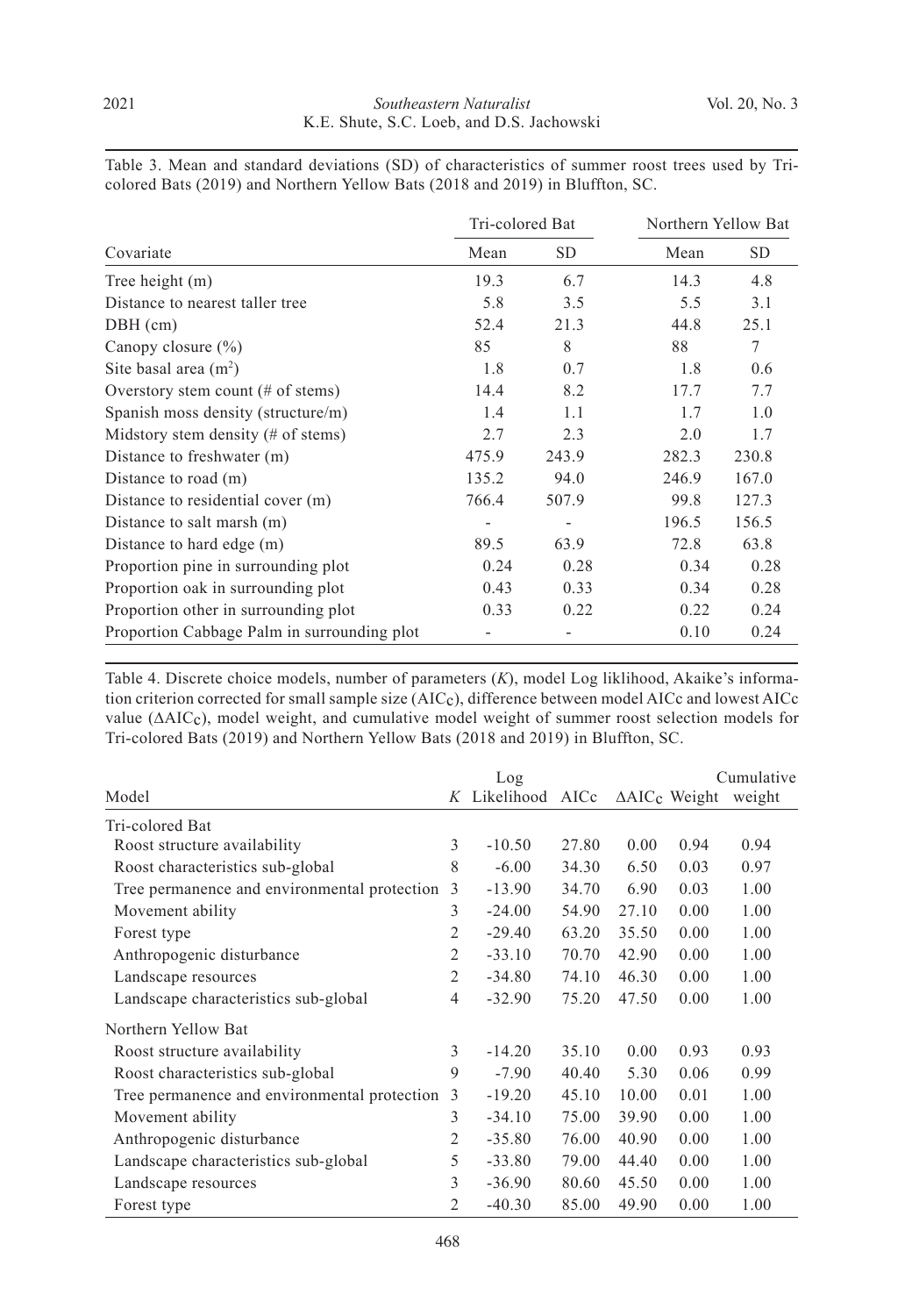We radio-tagged 6 adult male Northern Yellow Bats and tracked them to 27 trees (1 bat to 7 trees in 2018 and 5 bats to 20 trees in 2019) for an average of  $4.5 \pm 2.9$  $(\text{min-max} = 1-12)$  trees per bat. We tracked Northern Yellow Bats for an average of  $9.2 \pm 5.4$  days (min–max = 1–12) and they spent  $1.3 \pm 0.6$  days (min–max = 1–3)

Table 5. Estimates, standard errors, and 85% confidence intervals for covariates in top models for Tricolored Bat (2019) and Northern Yellow Bat (2018 and 2019) summer roost selection in Bluffton, SC. \* indicates important covariates given 85% confidence intervals that do not overlap zero.

| Covariate                | Estimate | SЕ   | Lower CI | Upper CI |
|--------------------------|----------|------|----------|----------|
| Tri-colored Bat          |          |      |          |          |
| Pines*                   | $-2.07$  | 1.16 | $-3.74$  | $-0.41$  |
| Oaks                     | $-1.09$  | 1.20 | $-2.82$  | 0.65     |
| Spanish Moss density*    | 2.52     | 0.86 | 1.28     | 3.77     |
| Northern Yellow Bat      |          |      |          |          |
| Oaks                     | 1.44     | 1.02 | $-0.03$  | 2.91     |
| Cabbage Palm*            | 1.82     | 0.22 | 0.07     | 3.58     |
| Roost structure density* | 2.11     | 0.55 | 1.32     | 2.91     |



Figure 2. (a) Relative probability of summer-roost selection for Tri-colored Bats based on Spanish Moss density in *Quercus* (oaks)*, Pinus* (pines), and other trees, and for (b) Northern Yellow Bats based on roost structure density in oaks*, Sabal palmetto* (Cabbage Palm), and other trees in Bluffton, SC, 2018 and 2019.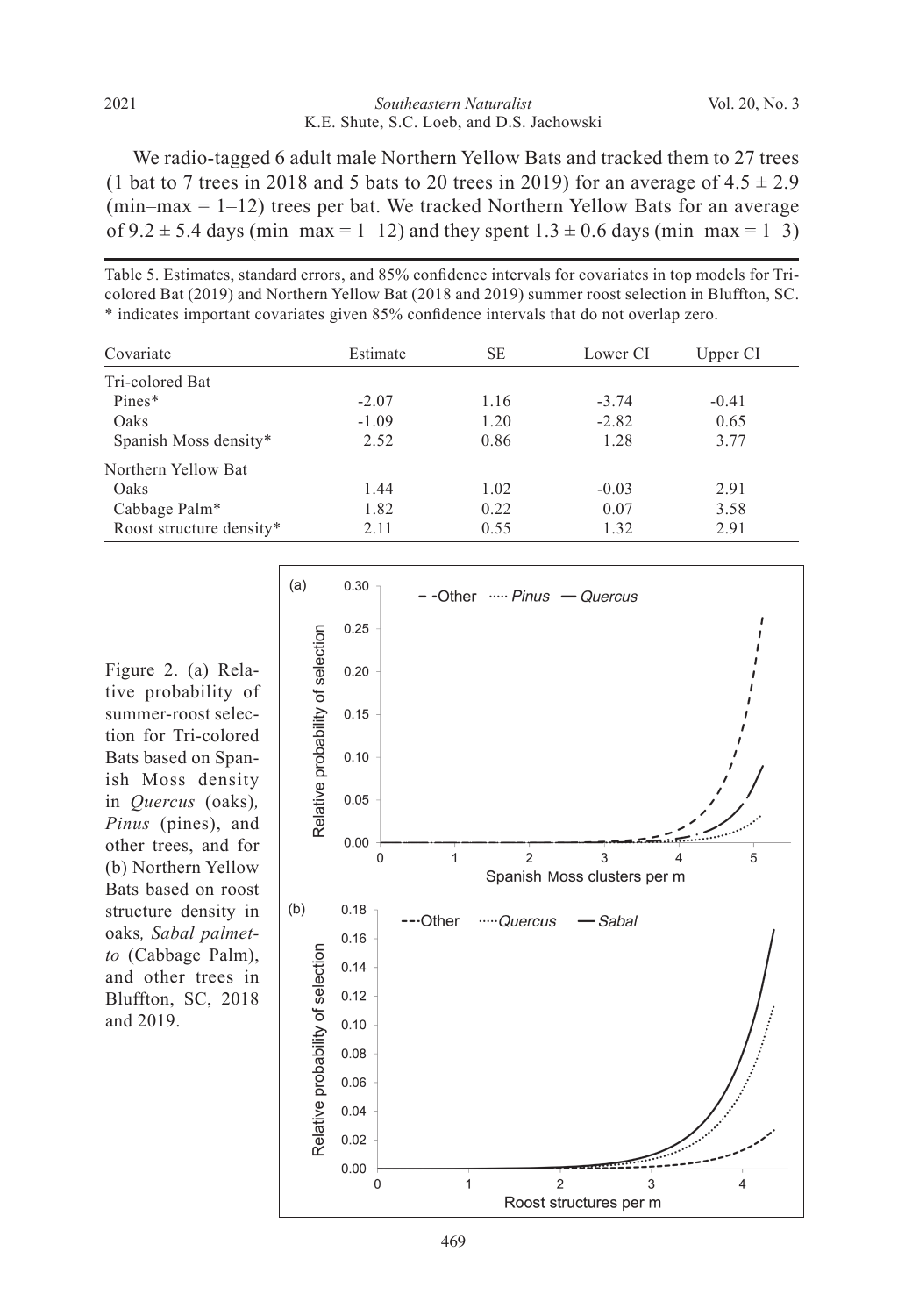in a roost tree. Average distance between subsequent roosts was  $299 \pm 284$  m (min– max = 52–1078). Used trees were live Cabbage Palm  $(n = 12)$ , Live Oak  $(n = 6)$ , *Nyssa aquatica* L. (Water Tupelo;  $n = 3$ ), Laurel Oak ( $n = 3$ ), Water Oak ( $n = 2$ ), and *Q. chapmanii* Sarg. (Chapman Oak;  $n = 1$ ). The average roost tree used by Northern Yellow Bats was  $44.8 \pm 25.1$  cm dbh, had high canopy closure (88%; 1.2) times higher than available), and was in pine- and oak-dominated stands (Table 3). Distance to landscape features was variable, but compared to used trees, available trees were, on average, 1.3 times farther from freshwater, 1.5 times farther from the salt marsh, and 1.8 times farther from residential cover. We visually confirmed use of Spanish Moss for 3 individuals and dead palm fronds for 2. Of the 27 roosts, 12 were in dead Cabbage Palm fronds, 7 were in Spanish Moss, and 8 were in canopy roosts that we presumed were in Spanish Moss because of density of Spanish Moss on the tree and the absence of other roost structures. All bats appeared to roost alone. Individuals were consistent in use of 1 type of roost tree, with no individuals switching between Spanish Moss and foliage roosts in hardwood trees and dead fronds in palm trees.

 We modeled Northern Yellow Bat roost selection from 37 choice sets. The roost-structure–availability model was the top model holding 93% of model weight (Table 4). Important covariates in this model were Cabbage Palm and roost-structure density (Table 5), and relative probability of selection was positively related to both covariates (Fig. 2b). The proportion of test cases where the model correctly identified the true roost was 0.84.

## **Discussion**

 We found that roost-structure abundance and tree species group were the most important factors in determining roost selection for both Tri-colored Bats and Northern Yellow Bats. Across bat species, various tree characteristics, especially those associated with roost structures, are important in determining selection (Kalcounis-Rüppell et al. 2005, Poissant et al. 2010, Rhodes and Wardell-Johnson 2006). When sites have high densities of roost structures, individuals have multiple options to choose from, providing the opportunity to select structures that best suit their ecological needs. It is possible that landscape features are important for these species, but only when roost structures are evenly distributed or abundant across the landscape (Castleberry et al. 2020, Miles et al. 2006). Our roost-selection results suggest that roost structure availability superseded plot or landscape characteristics, which were not important in our analyses.

 Tri-colored Bats in our study did not select oak trees over other species as observed by Veilleux et al. (2003). Instead, they avoided pine trees and selected roost trees that had high densities of Spanish Moss, in line with our predictions. A diversity of broadleaved trees not only provide adequate structure for Spanish Moss to grow (Garth 1964), but they also provide dead foliage clumps, both of which can be used for roosting (Menzel et al. 1999, Veilleux et al. 2003). Tri-colored Bats in Nova Scotia select roost trees and roost areas that have high densities of Beard Lichen, which provides similar structure to Spanish Moss (Poissant et al. 2010).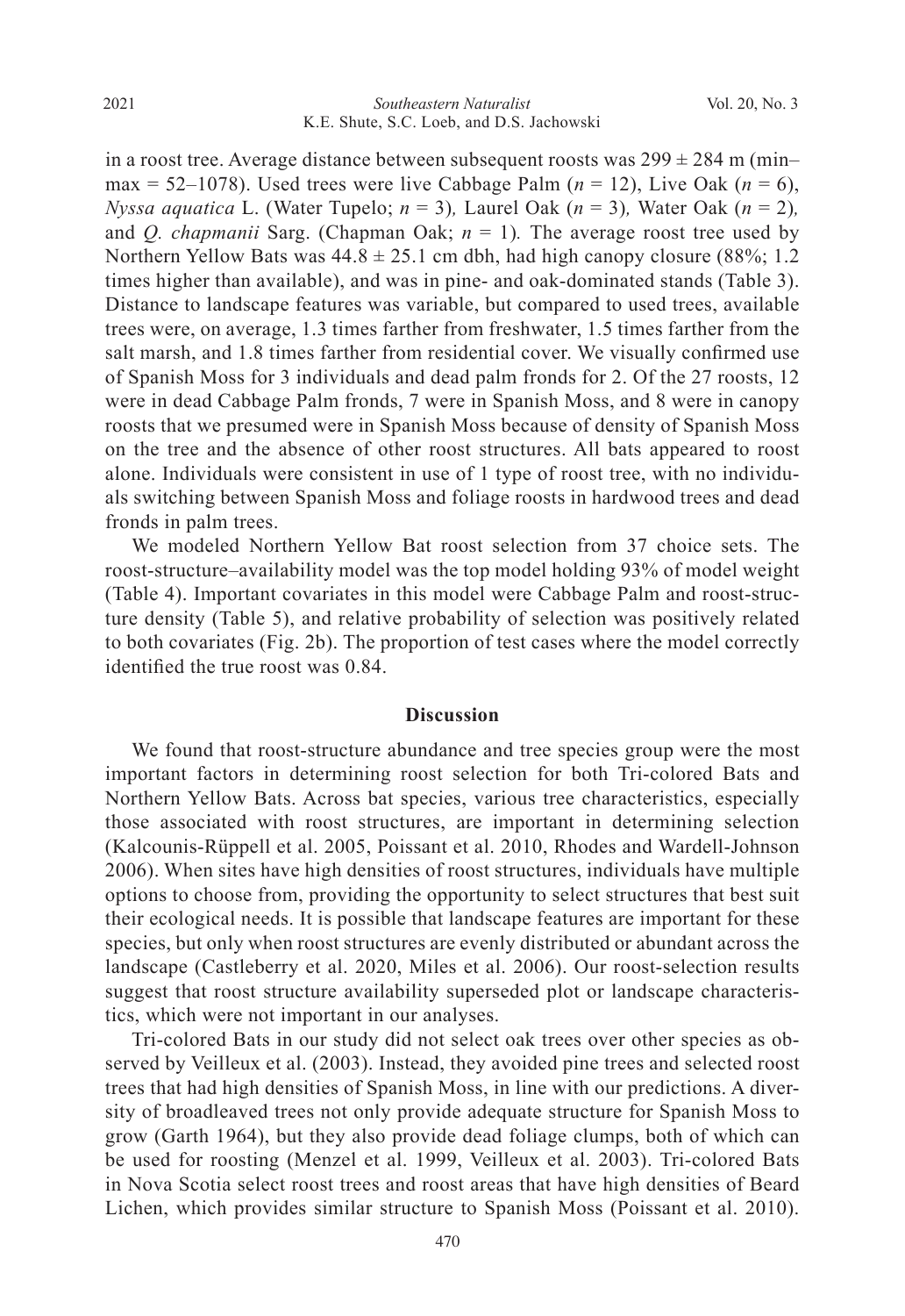Although we did not quantify the amount of Spanish Moss in trees surrounding roosts, it was likely present in stands surrounding colonized trees because it spreads to neighboring ones (Garth 1964). Similarities in roost structures between our study and others (Menzel et al. 1999, Poissant et al. 2010) highlight the importance of non-leaf roost structures for this species even across broad geographic areas.

 Tree and site characteristics used by Tri-colored Bats in our study varied from those used in other parts of the species' range. Individuals that we tracked used trees with higher percent canopy closure (85%) and larger DBH (52.4 cm) than those reported by other studies (58% and 24.3–26.5 cm, respectively; O'Keefe et al. 2009, Poissant et al. 2010). Sites with high canopy closure may better insulate roosting bats from sun exposure (Veilleux et al. 2004). Therefore, Tri-colored Bats at low latitudes where temperatures are high may roost at sites with high canopy closure because they do not need to optimize thermal exposure to stay warm and it may even prevent over-heating. However, we were unable to measure canopy closure directly above the roost location. Future research is needed to evaluate the extent to which Tri-colored Bats select high canopy cover for thermoregulatory benefits.

 As we predicted, relative probability of selection by Northern Yellow Bats was higher for Cabbage Palm trees compared to other tree groups and increased with density of Spanish Moss or dead palm fronds. While relative probability of selecting oak trees was not different than other trees, oaks may still be important because they accounted for 44% of used trees and were used the majority of the time in other study areas (Castleberry et al. 2020, Coleman et al. 2012, Menzel et al. 1999). Oaks, other hardwoods, and Cabbage Palms provide roost structures like Spanish Moss and dead palm fronds that may benefit this species in a number of ways. First, dead Cabbage Palm fronds and Spanish Moss match the coloration of the Northern Yellow Bat and thus, may provide camouflage from predators and allow for safe refugia during the day. These structures may also protect individuals from storms by repelling rain (Castleberry et al. 2020, Hutchinson 2006) and decreasing likelihood of bats becoming wet and cold. While it is still unclear why some individuals used only Spanish Moss or hardwood foliage roosts and others used only dead palm fronds, it is of note that individuals never used both palm trees and hardwoods with Spanish Moss. Our results differed in some ways from the other roost-selection study on Northern Yellow Bats in Georgia. While we did not find that DBH was an important covariate, likely because of high variability in used trees (16.4–164.1 cm), Castleberry et al. (2020) found that DBH of roost trees was higher than surrounding trees. Northern Yellow Bats in Georgia also selected trees with more clearance below the roost compared to available trees. We did not measure clearance directly below roosts, but midstory density, which may reflect similar open flight space around the roost tree, was not an important covariate. However, conditions surrounding the roost tree are likely not reflective of those immediately surrounding the roost structure, and it is important to recognize that our understanding of roost selection is thus limited.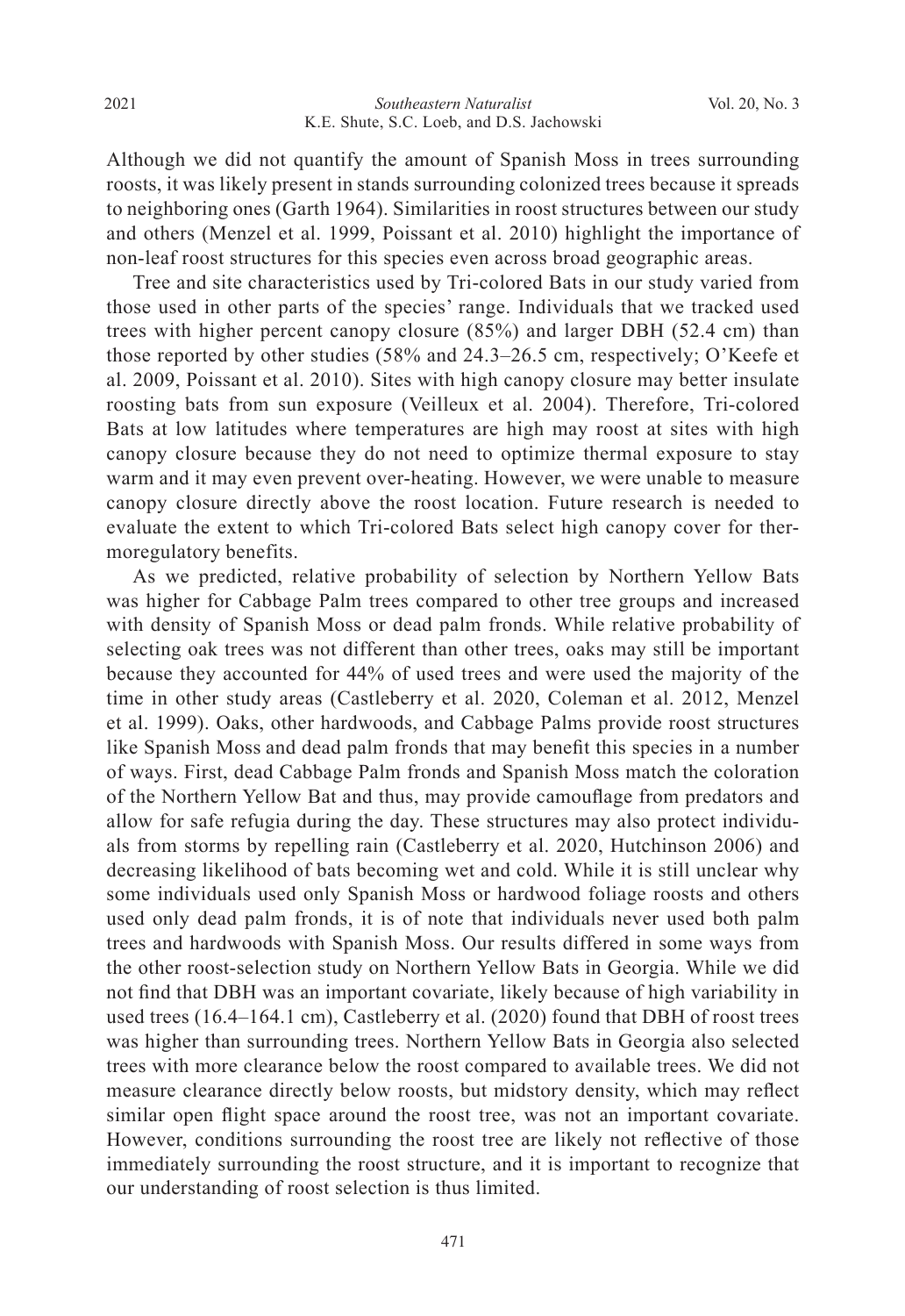Counter to our predictions, we found that landscape features were not important in determining roost-site selection for either species. Other studies indicate that proximity to landscape features such as freshwater, roads, and nearby roosts, are important in roost selection of these species (Castleberry et al. 2020, O'Keefe et al. 2009, Perry et al. 2008, Poissant et al. 2010, Veilleux et al. 2004). Freshwater, salt marsh, and various forest stands are necessary for drinking water, foraging areas, and alternate roosts, but access to them may have been secondarily important to roost structures and specific roost trees, explaining why we did not detect landscape-scale patterns (Miles et al. 2006). Castleberry et al. (2020) suggested that landscape features may only be important when roost structures are ubiquitous across the landscape. The importance of roost structures relative to surrounding characteristics may also explain why our landscape model did not receive support in the selection analysis. If specific roost structures (e.g., Spanish Moss or palm fronds) are not available equally across the landscape, individuals may not have the flexibility to select sites close to important landscape features, highlighting that selection is a hierarchical process (Johnson 1980). In our study area, features like freshwater and fields for foraging were distributed relatively homogenously and in some cases in close proximity to one another. This distribution may limit the need for bats to select roosts close to these features. Finally, it is also possible that the buffers we used to measure availability did not capture large distances of available trees to landscape features. Other studies on the Northern Yellow Bat quantified availability at the landscape scale by placing points across the whole study area (Castleberry et al. 2020), likely capturing more variation in the landscape and as a result, were able to detect patterns of landscape-scale roost selection. However, this interpretation assumes that availability is constant for all individuals (Alldredge et al. 1998), which may not be true.

 Counter to our prediction, we did not find evidence that individuals of either species avoided residential development when selecting roosts. Individuals of both species roosted in residential yards or even in proximity to ongoing construction. Tri-colored Bats have been documented using human structures, which may indicate tolerance and use of anthropogenic disturbance (Whitaker et al. 2014). The lack of an effect of development on roost selection by either species may indicate that low-density housing that retains forest patches may leave appropriate roosts for some species even within suburbanized areas (Rhodes and Wardell-Johnson 2006), something that future researchers may consider. However, roost selection that occurs within a gradient which includes a more developed urban area may be impacted by the degree of development because urbanization can negatively impact bats (Frick et al. 2020).

 Both the Northern Yellow Bats and Tri-colored Bats in our study switched roosts more frequently than in other studies (Coleman et al. 2012, O'Keefe et al. 2009). Roost switching is a tactic that may reduce parasite loads and predation risk and allow access to more-suitable microclimates (Lausen and Barclay 2002, Lewis 1995). In addition, switching roosts frequently may relate to roost permanence and potential loss of roosts (Lausen and Barclay 2002). If some roost structures are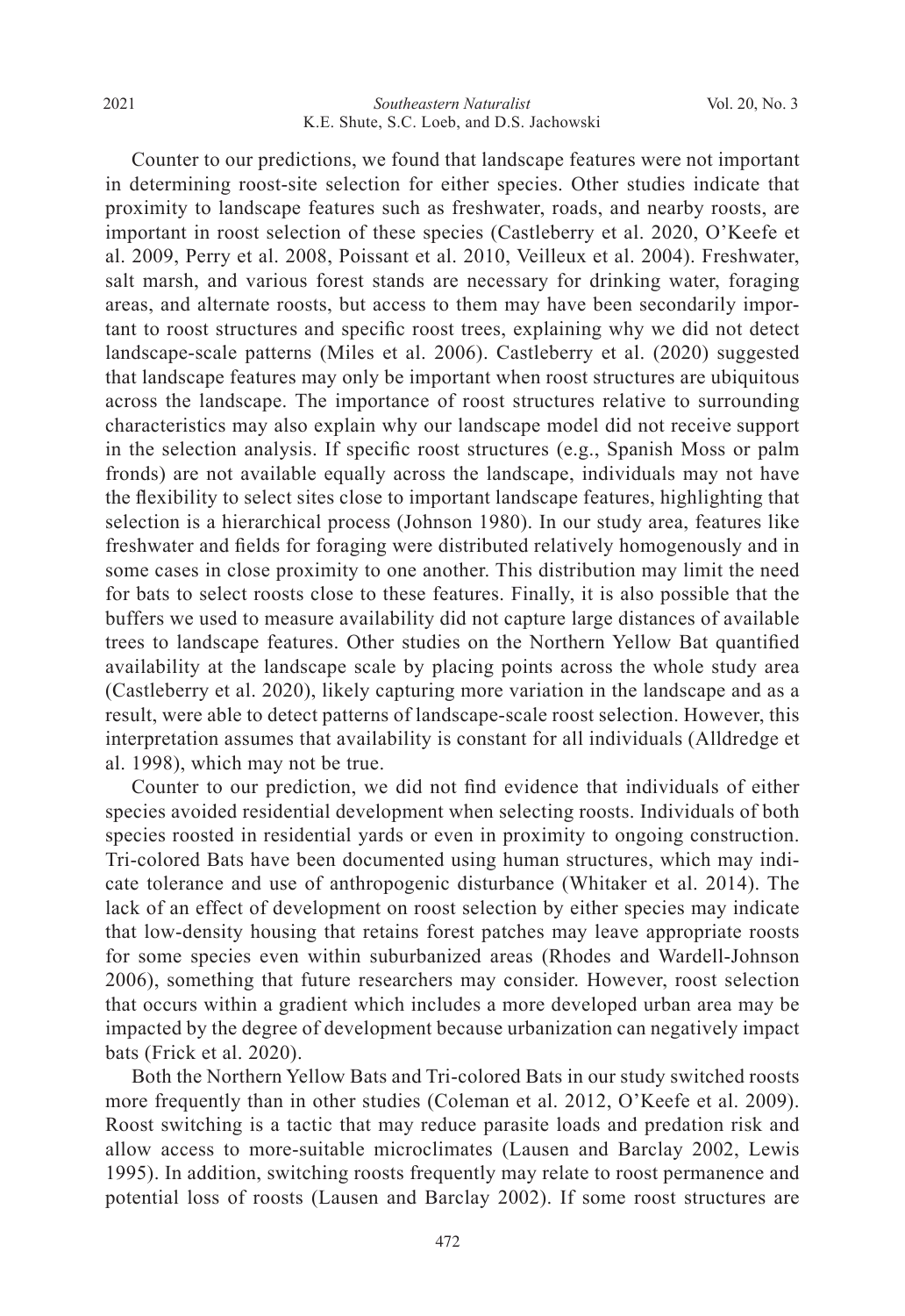impermanent (e.g., like Spanish Moss or dead foliage), adaptations that facilitate the ability to use multiple roosts would benefit individuals by allowing them to be flexible when roosts are lost to either anthropogenic or natural disturbances. While multiple uses of a single roost tree occurred sporadically in our study, Northern Yellow Bats and Tri-colored Bats typically used new trees in proximity to old ones, displaying fidelity to an area as opposed to a specific tree. This fidelity has been documented in foliage-roosting species, and specifically in other Tri-colored Bat and Northern Yellow Bat populations (Castleberry et al. 2020, Veilleux and Veilleux 2004). Frequent roost switching in our study highlights the importance of the conservation of forests that provide many suitable roost trees with adequate foliage and Spanish Moss roost structures. Bats switch roosts when their physiological or ecological needs are not being met (Lewis 1995), thus the presence of many roost options nearby is important to their survival.

 In our study, we were limited by several factors that may have impacted our ability to detect patterns. First, we only included male Northern Yellow Bats, and we analyzed Tri-colored Bat demographic groups together. Different demographic groups, like sexes and age classes, select habitat differently (Perry and Thill 2007, Veilleux et al. 2004). Given this, future studies on Northern Yellow Bats and Tri-colored Bats in this region may consider focusing on how selection varies by demographic group to better understand habitat associations. Further, the sample sizes of our study required us to include the first roosts after capture, which may not be reflective of typical selection events. Finally, although the response variable in discrete-choice models is the selection event, and it is therefore appropriate to include multiple choice sets for single individuals (Cooper and Millspaugh 1999), our models risk bias toward selection patterns of individuals that we tracked for longer periods of time. Thus, it is important to conduct additional studies with larger sample sizes and across broader spatial scales and habitat conditions.

 In the Coastal Plain of South Carolina, one of the predominate threats to bats is forest loss due to human disturbance. Loss of forests resulting from land-use change removes critical roosting structures, directly impacting tree-roosting species (Russo and Ancillotto 2014). By identifying features used by Tri-colored Bats and Northern Yellow Bats, we provide information for managers making decisions about how to manage land for these species. First, retention of dead palm fronds which are often removed for aesthetic purposes, will leave more roost structures on the landscape for Northern Yellow Bats. Further, forests with a diversity of hardwood trees that foster the growth of Spanish Moss (Garth 1964), and dead foliage will allow roost structures for both species. As forest loss and climate change continue to threaten bat habitat, management activities in this region that favor the conservation of bottomland and maritime forests will likely favor these species.

#### **Acknowledgments**

 We first acknowledge that this research was conducted on traditional and unceded territory of the Cusabo indigenous people. Funding for this project was provided by a South Carolina State Wildlife Grant and the Palmetto Bluff Conservancy. We thank L. Moore,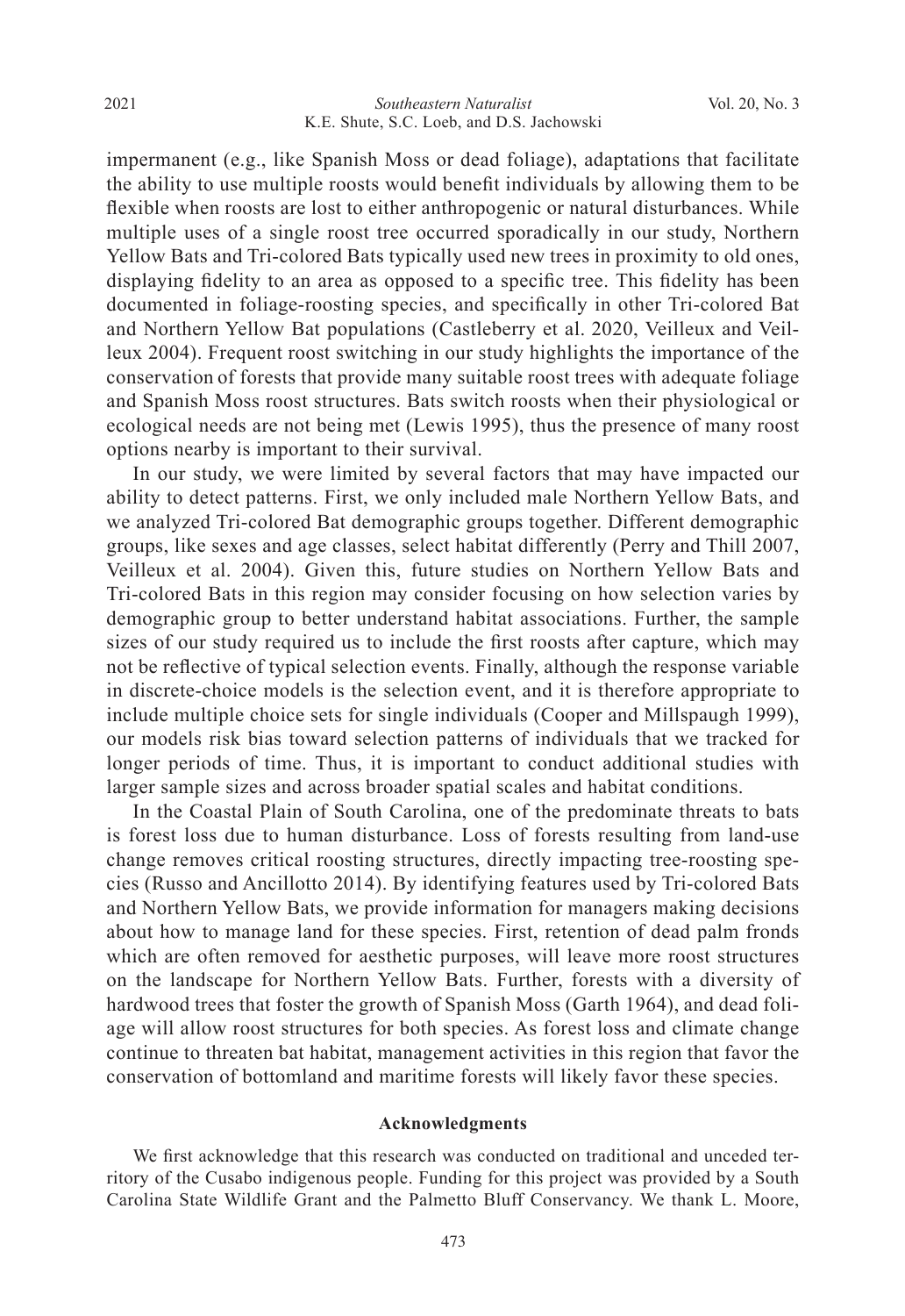M. Socci, and J. Walea from the Palmetto Bluff Conservancy for assistance with project coordination and field work. We thank J. Kindel, J. Fowler, A. Stokes, and E. Levesque from the South Carolina Department of Natural Resources for assistance on Victoria Bluff and with surrounding landowners. Finally, we thank V. Steinbaugh and K. Van Neste for their hard work in the field. Any use of trade, firm, or product names is for descriptive purposes only and does not imply endorsement by the US Government.

#### **Literature Cited**

- Alldredge, J.R., D.L. Thomas, and L.L. McDonald. 1998. Survey and comparison of methods for study of resource selection. Journal of Agricultural, Biological, and Environmental Statistics 3:237–253.
- Anthony, E.L.P. 1988. Age determination in bats. Pp. 47–58, *In* T.H. Kunz (Ed.). Ecology and Behavioral Methods for the Study of Bats. 1<sup>st</sup> Edition. Smithsonian Institution Press, Washington, DC. 901 pp.
- Arnold, T.W. 2010. Uninformative parameters and model selection using Akaike's information criterion. Journal of Wildlife Management 74:1175–1178.
- Boyce, M.S., P.R. Varnier, S.E. Nielsen, and F.K.A. Schmiegelow. 2002. Evaluating resource-selection functions. Ecological Modelling 157:281–300.
- Burnham K.P., and D.R. Anderson. 2002. Model Selection and Multimodel Inference: A practical Information-theoretic Approach,  $2<sup>nd</sup>$  Edition. Springer, New York, NY. 488 pp.
- Carter, T.C., and J.M. Menzel. 2007. Behavior and day-roosting ecology of North American foliage-roosting bats. Pp. 61–81, *In* M.J. Lacki, J.P. Hayes, and A. Kurta (Eds.). Bats in Forests. Johns Hopkins University Press, Baltimore, MD. 329 pp.
- Castleberry, S.B., C.R. Bland, J.M. Beck, E.K. Beechuk, K.M. Morris, and J.H. Cymerman. 2020. Multi-scale assessment of male Northern Yellow Bat roost selection. Journal of Wildlife Management:1–8.
- Chaverri, G., and T.H. Kunz. 2011. Response of a specialist bat to the loss of a critical resource. Plos One 6:e28821.
- Coleman, L.S., K.M. Morris, and S.B. Castleberry. 2012. Characteristics of *Lasiurus intermedius* (Northern Yellow Bat) roosts on Sapelo Island, Georgia. Southeastern Naturalist 11:534–536.
- Constantine, D.G. 1958. Ecological observations on Lasiurine bats in Georgia. Journal of Mammalogy 39:64–70.
- Cooper, A.B., and J.J. Millspaugh. 1999. The application of discrete choice models to wildlife resource selection studies. Ecology 80:566–575.
- Croissant, Y. 2019. Mlogit: Multinomial logit models. Version 1.1-1. Available online at https://cran.rproject.org/package=mlogit.
- Frick, W.F., T. Kingston, and J. Flanders. 2020. A review of the major threats and challenges to global bat conservation. Annals of the New York Academy of Sciences:1–20. DOI:10.1111/nyas.14045.
- Garth, R.E. 1964. The ecology of Spanish Moss (*Tillandsia usneoides*): Its growth and distribution. Ecology 45:470–481.
- Hutchinson, J.T. 2006. Bats of Archbold Biological Station and notes on some roost sites. Florida Field Naturalist 34:48–51.
- Johnson, D.H. 1980. The comparison of usage and availability measurements for evaluating resource preference. Ecology 61:65–71.
- Kalcounis-Rüppell, M.C., J.M. Psyllakis, and R.M. Brigham. 2005. Tree-roost selection by bats: An empirical synthesis using meta-analysis. Wildlife Society Bulletin 33:1123–1132.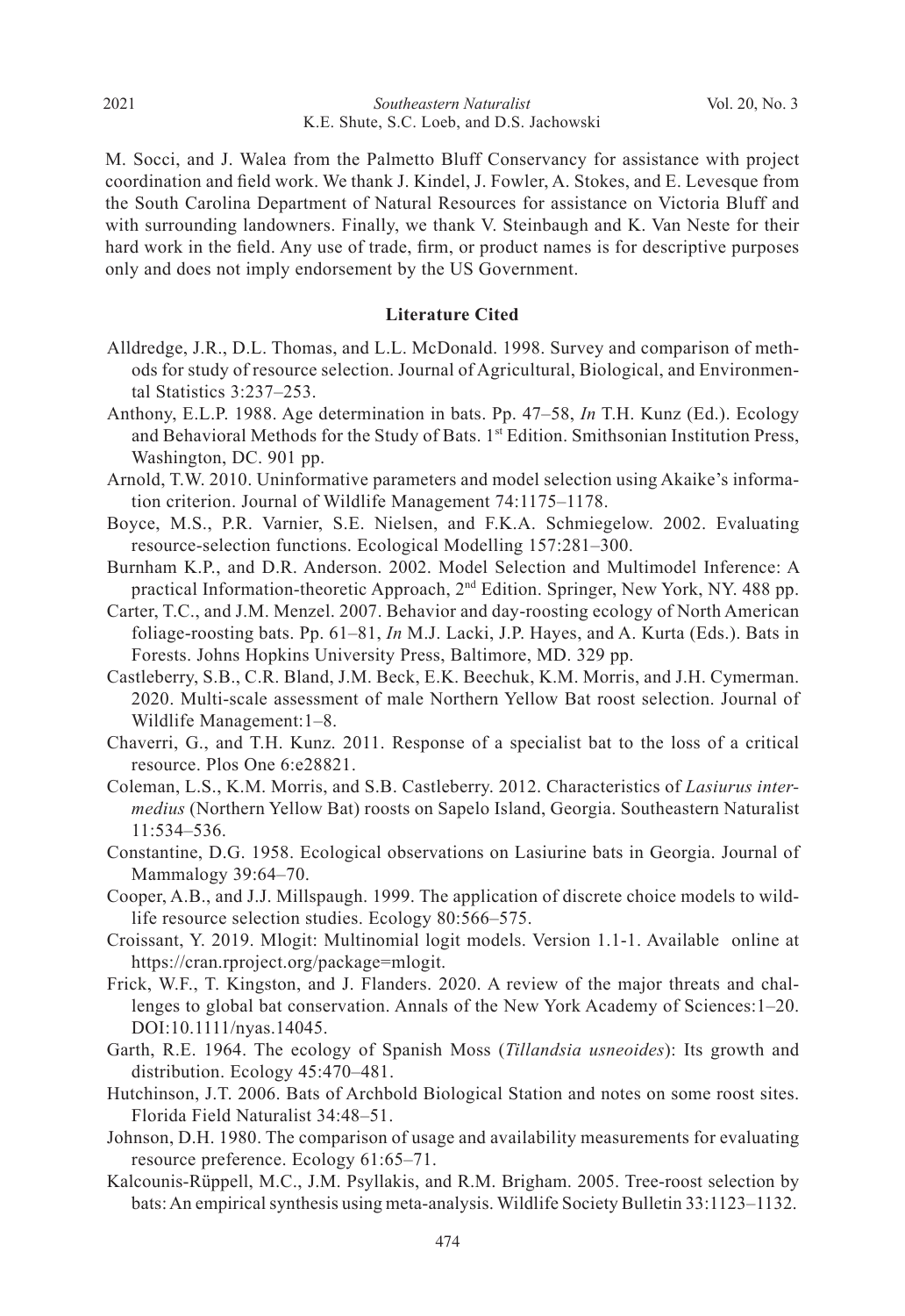- Knutson, T.R., M. Bender, D. Chavas, J. Sirutis, R.E. Tuleya, G.A. Vecchi, G. Villarini, M. Zhao. 2015. Global projections of intense tropical cyclone activity for the late twentyfirst century from dynamical downscaling of CMIP5/RCP4.5 scenarios. Journal of Climate 28:7203–7224.
- Kunz, T.H., and L.F. Lumsden. 2003. Ecology of cavity and foliage roosting bats. Pp. 3–89, *In* T.H. Kunz and M.B. Fenton (Eds.). Bat Ecology. University of Chicago Press, Chicago, US.798 pp.
- Lacki, M.J., and M.D. Baker. 2003. A prospective power analysis and review of habitat characteristics used in studies of tree-roosting bats. Acta Chiropterologica 5:199–208.
- Lausen, C.L., and R.M.R. Barclay. 2002. Roosting behaviour and roost selection of female Big Brown Bats (*Eptesicus fuscus*) roosting in rock crevices in southeastern Alberta. Canadian Journal of Zoology 80:1069–1076.
- Lewis, S.E. 1995. Roost fidelity of bats: A review. Journal of Mammalogy 76:481–496.
- Loeb, S.C. 2017. Adaptive response to land-use history and roost selection by Rafinesque's Big-eared Bats. Journal of Mammalogy 98:560–571.
- McKinney, M.L. 2008. Effects of urbanization on species richness: A review of plants and animals. Urban Ecosystems 11:161–176.
- Menzel, J.M., M.A. Menzel, M.W. Ford, J.W. Edwards, S.R. Sheffield, J.C. Kilgo, M.S. Bunch. 2003. The distribution of the bats of South Carolina. Southeastern Naturalist 2:121–152.
- Menzel, M.A., D.M. Krishon, T.C. Carter, and J. Laerm. 1999. Notes on tree roost characteristics of the Northern Yellow Bat (*Lasiurus intermedius*), the Seminole Bat (*L. seminolus*), the Evening Bat (*Nycticeius humeralis*), and the Eastern Pipistrelle (*Pipistrellus subflavus*). Biological Sciences 62:185–193.
- Miles, A.C., S.B. Castleberry, D.A. Miller, and L.M. Conner. 2006. Multi-scale roost-site selection by Evening Bats on pine-dominated sandscapes in southwest Georgia. Journal of Wildlife Management 70:1191–1199.
- Moretto, L., and C.M. Francis. 2017. What factors limit bat abundance and diversity in temperate, North American urban environments? Journal of Urban Ecology 3:1–9.
- National Oceanic and Atmospheric Administration (NOAA). 2020. Statistical weather and climate information: Temperature, precipitation, and drought time series. Available online at https://www.ncdc.noaa.gov/climate-information/statistical-weather-and-climateinformation. Accessed 27 January 2020.
- National Park Service (NPS). 2010. Alaska Pak version 3.0.0. Available online at https:// www.nps.gov/gis/applications/new\_apps.html. Accessed 27 January 2018.
- O'Keefe, J.M., S.C. Loeb, J.D. Lanham, and H.S.J. Hill. 2009. Macrohabitat factors affect day-roost selection by Eastern Red Bats and Eastern Pipistrelles in the southern Appalachian Mountains, USA. Forest Ecology and Management 257:1757–1763.
- Perry, R.W., and R.E. Thill. 2007. Tree roosting by male and female Eastern Pipistrelles in a forested landscape. Journal of Mammalogy 88:974–981.
- Perry, R.W., R.E. Thill, and D.M. Leslie. 2008. Scale-dependent effects of landscape structure and composition on diurnal roost selection by forest bats. Journal of Wildlife Management 72:913–925.
- Poissant, J.A., H.G. Broders, and G.M. Quinn. 2010. Use of lichen as a roosting substrate by *Perimyotis subflavus*, the Tricolored Bat in Nova Scotia. Ecoscience 17:372–378.
- Racey, P., 1988. Reproductive assessment in bats. Pp. 31–45, *In* Kunz, T.H. (Ed.). Ecological and Behavioral Methods for the Study of Bats. Smithsonian Institution Press, Washington, DC. 901 pp.